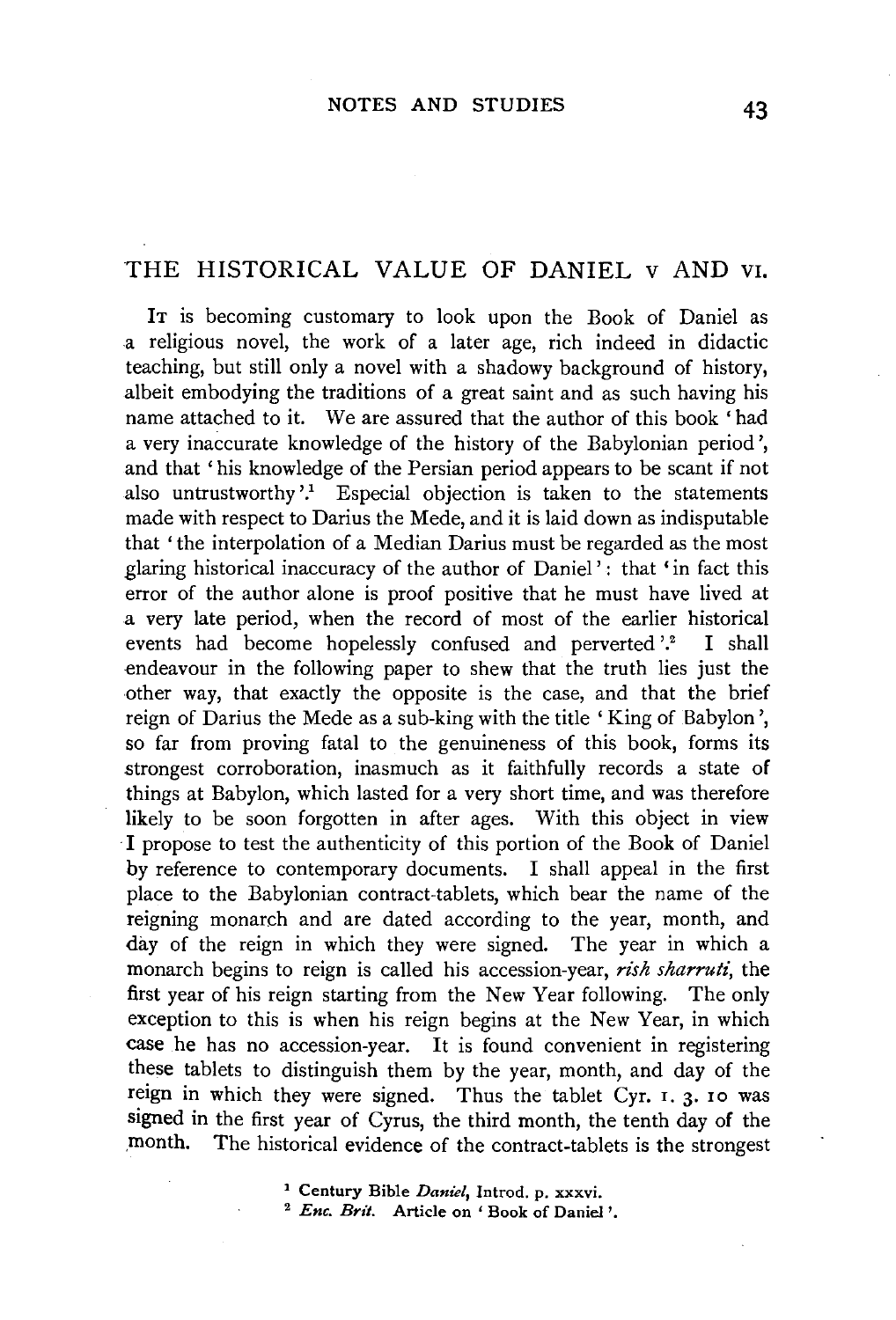possible, since they are plain matter-of-fact business documents, and cannot have been doctored either to please the monarch or to pander to the popular taste. Next to the contract-tablets comes the Annalistic Tablet, sometimes called the Nabonidus-Cyrus Chronicle, which gives a brief account year by year of the events that happened during the reign of Nabonidus, with a more expanded account of the events that preceded and accompanied the capture of Babylon by Cyrus in the seventeenth year of the reign. This, too, is an all-important source of information, though the emphatic statement as to the peaceful nature of Cyrus's capture of Babylon must be regarded with grave suspicion. 1 Appeal will also be made to other inscriptions of Nabonidus and Cyrus, to the inscription of Darius Hystaspes at Behistun, and to the Aramaic documents of the fifth century B. c. discovered at Elephantine in Egypt.

The fifth chapter of Daniel introduces us to Belshazzar, i. e. Belsharra-utsur, the eldest son of Nabonidus the last Chaldean king of Babylon. Belshazzar, whose historical existence was once denied, is now proved to be a very real person, in fact one of the foremost spirits of his age. Born some years before his father seized the crown, Belshazzar is found possessed of a house of his own in Babylon as early as the first year of Nabonidus. In the seventh year of that king's reign he appears at the head of the nobility and of the army taking the leading part in the defence of his country. In much the same light is he brought before us in the opening verse of Daniel eh. 5 : ' Belshazzar the king made a great feast to a thousand of his lords.' It is objected, however, that in the Book of Daniel Belshazzar is described as a kinghe first and third years of his reign being expressly mentioned<sup>2</sup>—and also as the last king of Babylon before the capture of that city by Cyrus, whilst Nabonidus, the actual king, is not so much as named. On this score alone this book is pronounced unhistorical and hopelessly at variance with the contemporary cuneiform documents, in which Belshazzar is uniformly styled 'the king's son'.

The question, then, is, Was Belshazzar king of Babylon, or was he not? The plain answer to this question is to be found in a fact, presently to be demonstrated, viz. that when Cyrus appointed his own son Cambyses to succeed Belshazzar, he gave him this title 'king of Babylon'. But while the main issue would appear to be thus decided, another question very quickly arises : viz. if Belshazzar was king of Babylon, how are we to explain the fact that on the tablets he is always styled 'the king's son'? This second question demands a categorical answer. First, as regards the Annalistic Tablet on which he is not mentioned by name, it is a sufficient answer that Belshazzar is here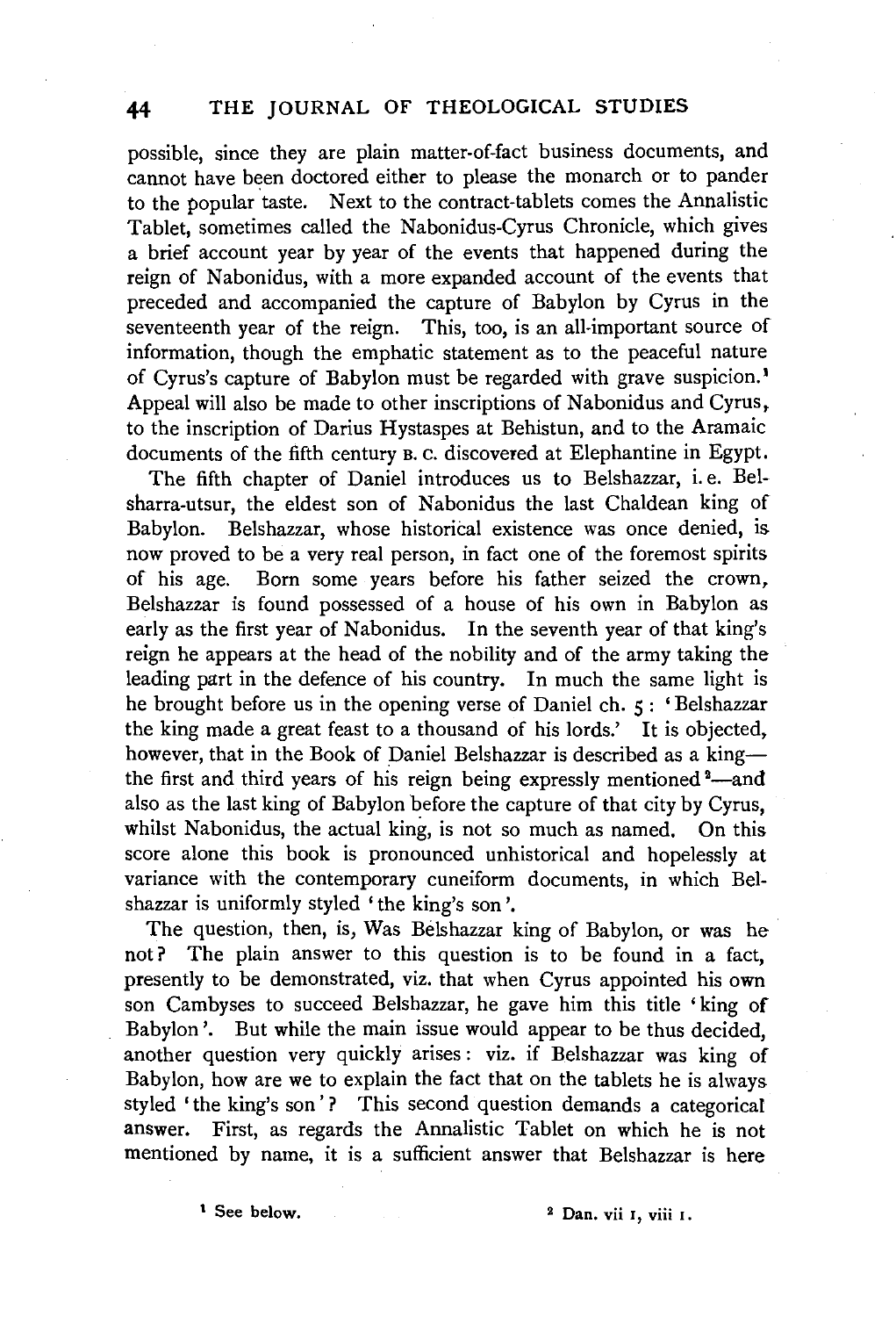called 'the king's son' in order to distinguish him from the king his father. The following statement, which on that tablet ushers in the events of successive years, furnishes a good example : 'The king was in Teva, the king's son, the nobles and the soldiers were in the country of!Akkad.' When, however, we turn to the contract-tablets, the case is different. In tablets regarding business transactions in which Belshazzar himself was interested, the designation 'the king's son' is found preceded by the name 'Belshazzer '. Here, indeed, it is conceivable that we might expect to find the title 'king of Babylon' put after the proper name. But there are two considerations which render this unlikely. In the first place the tablets which record Belshazzar's business transactions only reach down to the twelfth year of Nabonidus. Now the reign of that king extended to his seventeenth year, while the Book of Daniel only mentions the first and third years of Belshazzar. It is therefore quite possible that in the twelfth year of his father's reign Belshazzar had not yet been appointed 'King of Babylon', and that he was still only 'the king's son'. But secondly, if we suppose Belshazzar to have received the royal title before the twelfth year of Nabonidus, it does not therefore follow that we shall find him so described in a business transaction of a private nature dated such and such a year, month, and day of the reign of 'Nabonidus king of Babylon'. For if the rendering 'the third ruler in the kingdom' (Dan. v 7, 16) be the correct rendering of the Aramaic word there employed,<sup>1</sup> then Belshazzar was not co-regent along with his father, but occupied a subordinate position, seeing that he could only offer to Daniel the third place, should he succeed in interpreting the handwriting on the wall. To describe him as 'king of Babylon' in a business document signed such and such a year of his father's reign might appear to the Babylonians equivalent to putting him on a level with his father.<sup>2</sup> One other difficulty, however, still remains. The question will be asked, How is it that in the dating of contract-tablets, which belong to the closing years of Nabonidus, no indication whatever is given that Belshazzar was associated with his father, either as co-regent or as sub-king? The answer to this question runs thus: In the dating of contract-tablets when the royal power is shared between two persons

<sup>1</sup> The form of the Aramaic word rendered 'third' is unique. According to Baer 'Pro חַלְיָהוּ reperitur Dan. v תְלְתִּי (Tpiros) cum definito (6 Tpiros) v 16, quod tertium dignitate significat'. In verse 16 the R.V. reads, 'Thou shalt be the third ruler in the kingdom ', thus agreeing with the Greek version of Theodotion  $\tau$ *p*( $\tau$ os  $\dot{\epsilon}$ ν  $\tau_{\eta}$  βασιλεία μου ἄρξεις. The R.V.M. reads, 'Thou shalt rule as one of three<sup>7</sup>, which approaches more nearly to the Septuagint rendering  $\frac{1}{2}$ *(eus <i>itovalav*) *TOU TP4TOV μέρουs της βασιλείας μov.* Compare also verse 7.<br><sup>2</sup> For fresh light on this question see Note 3 at the end of this paper.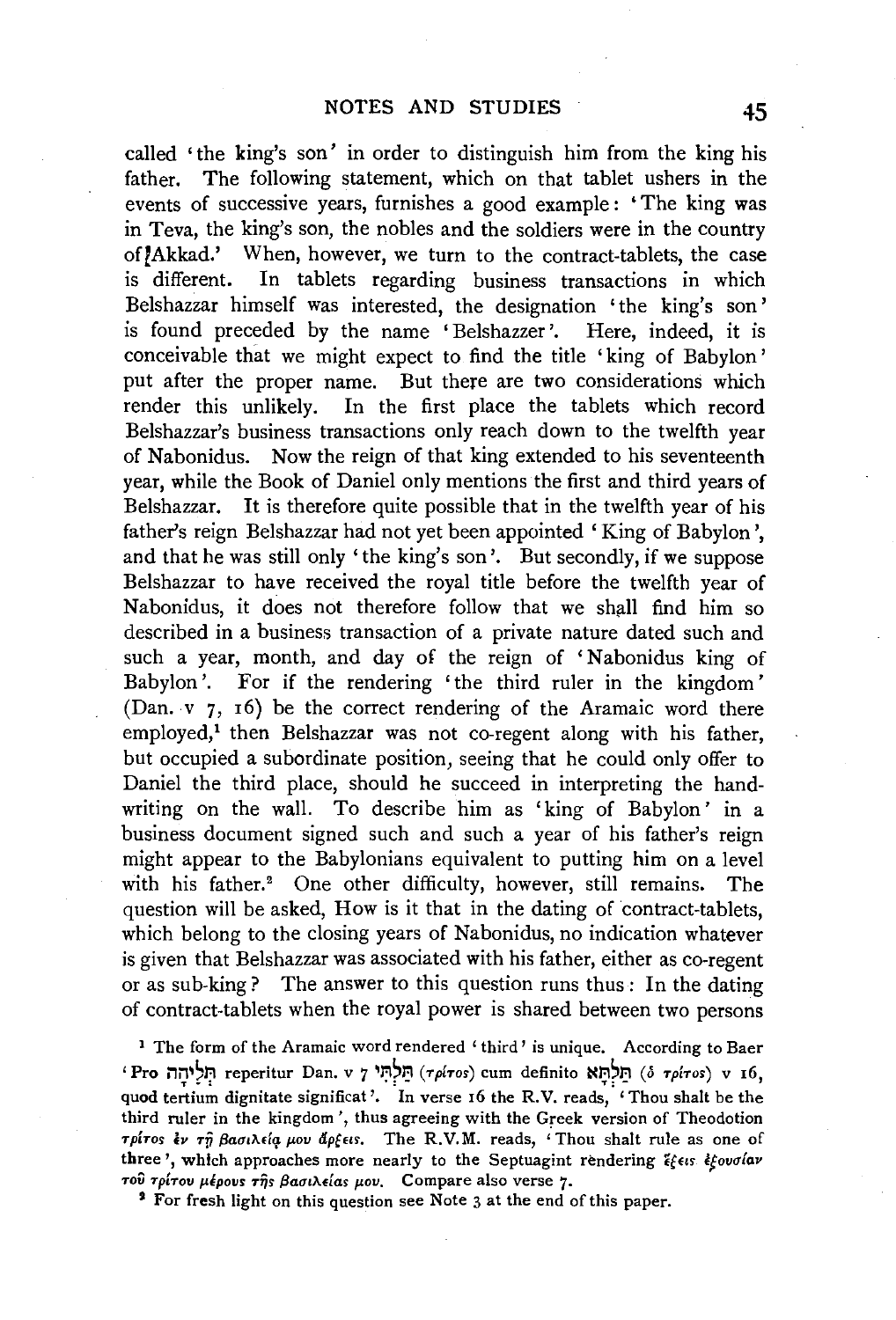-as for instance father and son-even when the son is co-regent with his father, we must only expect to find one royal name, viz. that of the father ; seeing that if both names were introduced, it would necessitate the introduction of a new era, i. e. the tablets would have to be dated such and such a year of the joint reign. The only exception to this would be when the two kings were able to date their reign from the same New Year, and of this, as we shall see presently, there is one notable instance.

With regard to the fact that in Daniel v Nabonidus is not even mentioned, it deserves to be pointed out that according to the Annalistic Tablet at the time of Belshazzar's feast Nabonidus was already a prisoner in the hands of his enemies, having been captured at Babylon after the Persians had made themselves masters of a part of that city.<sup>1</sup>

The next objection made by the critics is that in Dan. v 2 Nebuchadnezzar is called the father of Belshazzar, while the cuneiform records shew that Belshazzar was the son, not of Nebuchadnezzar, but of Nabonidus. A simple answer to this would be that the term 'father' is here used in the sense of royal predecessor ; but the words of the queen in verse  $I_1$ —' The king, Nebuchadnezzar, thy father, the king,  $\overline{I}$  *say*, thy father '-seem to argue some closer connexion between Belshazzar and Nebuchadnezzar. What was this connexion?

Nabonidus, the father of Belshazzar, like his predecessor Nergalsharezer, was a usurper, of high rank though not of royal birth. Both of these men were sons of high officials, who held the office or title of *rubu emgu*, 'wise prince'. Nergalsharezer was a son-in-law of Nebuchadnezzar, having according to Berosus married a sister of Evil-Merodach, and it is probable that Nabonidus either before or after his usurpation formed a similar alliance. The proof lies thus : It appears from the Behistun Inscription of Darius Hystaspes that Nabonidus had a younger son called Nebuchadnezzar, and that during the earlier years of Darius two impostors arose and tried to seize the throne of Babylon by putting forward the claim 'I am Nebuchadnezzar the son of Nabonidus '. The words are very suggestive: for mere descent from Nabonidus—who was not only a usurper but a most unpopular king would hardly be likely to ingratiate a man in the affections of the Babylonians or make him appear as their lawful king. But if Nabonidus had allied himself by marriage with the family of Nebuchadnezzar, then the case would be altogether different. To be sprung from Nabonidus would then mean to be the representative of the great Nebuchadnezzar, either legally or by actual descent. In this case Belshazzar was either the actual descendant of Nebuchadnezzar, or was viewed as such in the<br><sup>1</sup> Babylon was not all taken at one time. See below.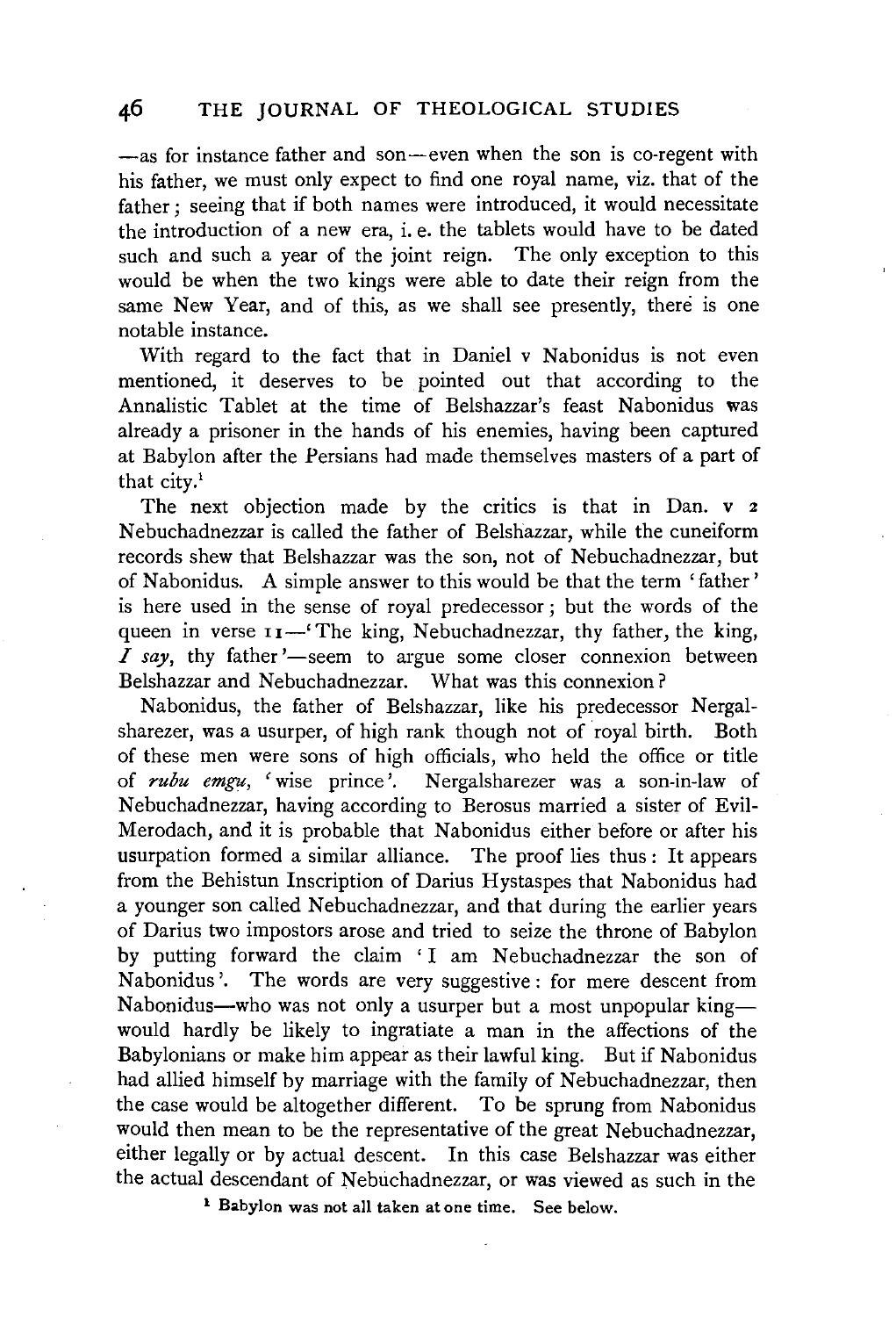eye of the law. The fact that Nabonidus called his younger son Nebuchadnezzar makes the latter alternative the more probable of the two.<sup>1</sup> Additional support for the view just advanced will be found in the account given us by this king of his own coronation.<sup>2</sup> After telling how the conspirators, who assassinated Labashi-Marduk, unanimously elected him from amongst their number to be their king, he adds these words, 'Of Nebuchadnezzar and Nergalsharezer, the kings my predecessors, their delegate am I : their hosts to my hands they entrusted'. Then, a little later on in the same inscription. he represents Nebuchadnezzar as conversing with him concerning an auspicious dream that he has had, doubtless a dream betokening his coming exaltation; thus betraying his extreme anxiety to be looked upon as the approved and duly commissioned successor of the great departed monarch. Clearly such a state of mind would lead naturally and inevitably to a matrimonial alliance with the family of Nebuchadnezzar, so that the queen's words in Dan.  $v_1 -$  the king Nebuchadnezzar, thy father, the king,  $I$  *say*, thy father'—harmonize admirably with what may be inferred from the inscriptions.

The circumstances connected with the capture of Babylon by Cyrus have been very ably dealt with by Mr Andrew Craig Robinson in his Donnellan Lectures for 1912-1913. Mr Robinson shews conclusively that Babylon was not all taken at one time, and that it was not taken without some fighting.<sup>3</sup> According to the Annalistic Tablet Gobryas, the general of Cyrus, entered Babylon on the 16th of Tammuz (June-July). But on the contract-tablets Nabonidus appears as king for some four months longer, viz. as late as the 10th of Marchesvan (October-November). This is the date of the latest tablet bearing the name of Nabonidus; and it is noticeable that according to the Annalistic Tablet on the very next day, the 11th of Marchesvan-just eight days after Cyrus had entered the main city-an attack was made by night under the leadership of Gobryas, in which, according to the tablet as now read, 'the son<sup>4</sup> of the king was slain'. This is in exact agreement

<sup>1</sup> This younger son was probably an actual grandson of Nebuchadnezzer, born after his father's usurpation.<br><sup>2</sup> See the 'Coronation Decree' of Nabonidus discovered by Dr Scheil, *Baby-*

*lonian and Oriental Record*, vol. viii no. 6.<br><sup>3</sup> The part of the city first taken by the army of Cyrus was the suburb on the

right bank of the Euphrates. The main city on the left bank, containing the royal palace-the site of which is marked by the mound El Kasr-still remained for a time in the hands of Nabonidus. This is evident from the fact that two contracts of the 17th year of Nabonidus, dated the 21st of Ab and the 5th of Elul respectively, were drawn up and signed in '*the city of the king's palace*, Babylon'.<br><sup>4</sup> Formerly read 'the wife'. Dr Pinches, the eminent Assyriologist and dis-

coverer of the tablet, observes that 'where the tablet is damaged there is not room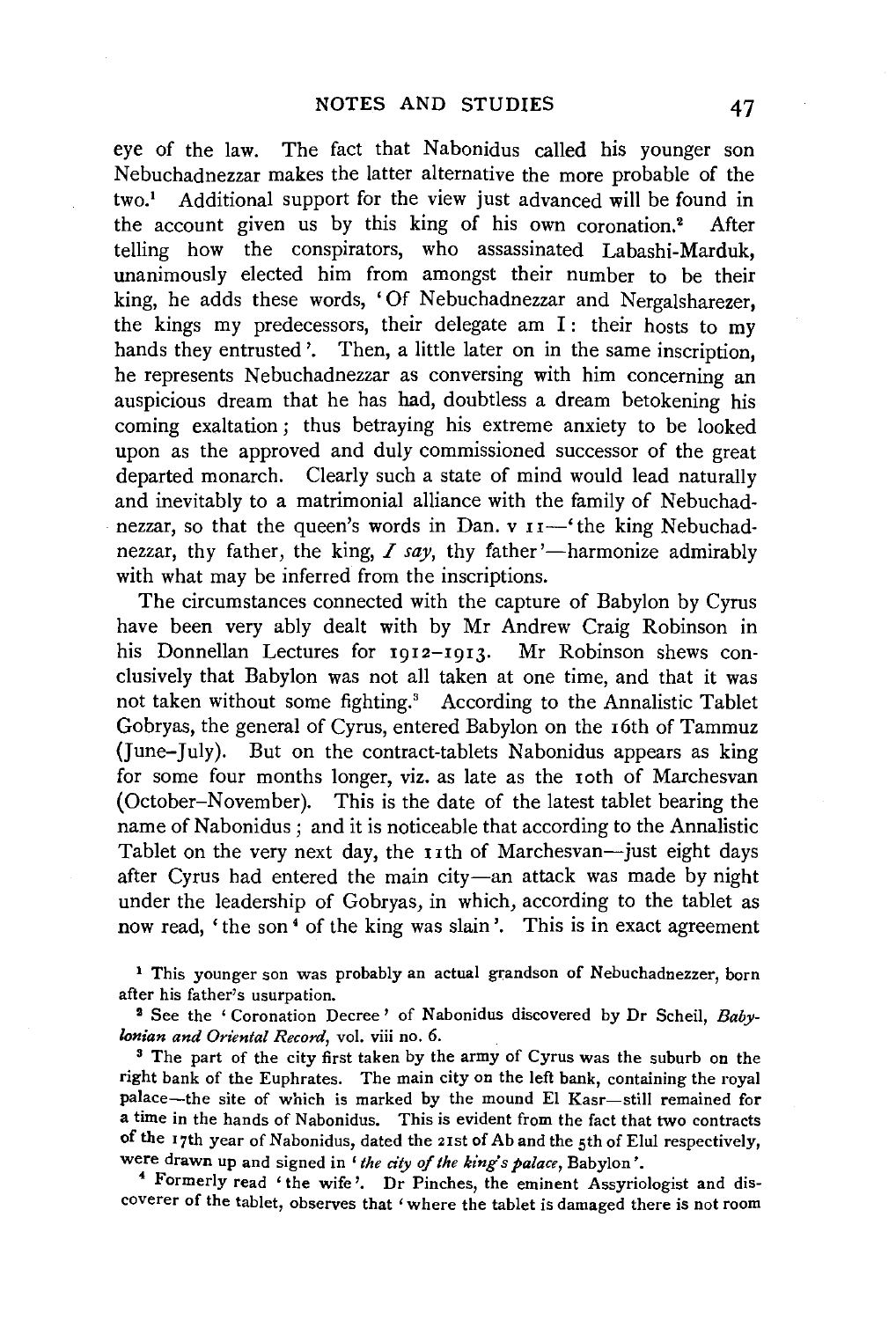### 48 THE JOURNAL OF THEOLOGICAL STUDIES

with Dan. v 30, 'In that night Belshazzar the Chaldean king was slain'. It is also in agreement with Xenophon, who represents Babylon as taken on a night of feasting by Gobryas and Gadatas, the generals of Cyrus, the king being slain in an attack on his palace.1 Indeed, the very emphasis laid on the peaceful occupation of Babylon by the troops of Cyrus, coupled with the fact that all is represented as done by the determinate council of Merodach, is sufficient to awaken our suspicions that both on the Annalistic Tablet and on the Cylinder of Cyrus we are reading the accounts of Babylonian priests, jealous alike for the honour of their god and for that of their renowned city, and no less anxious to curry favour with the powerful conqueror.<sup>2</sup>

Passing on now to what happened after the capture of Babylon, the Book of Daniel records that Belshazzar was succeeded by Darius the Mede. For immediately after the statement as to the death of Belshazzar follow the words, 'And Darius the Mede received the kingdom'. To this the critics reply that there is no room for a Median ruler between · Nabonidus and Cyrus. Quite so: that Nabonidus was succeeded by Cyrus is proved indisputably by the contract-tablets. The last tablet of Nabonidus-as stated above-is dated the roth of Marchesvan, while the first tablet of Cyrus bears date the 24th of the same month. But the question is, *not* who succeeded Nabonidus, but *who succeeded Belshazzar:* and the answer to that question is given on the Annalistic Tablet. On that tablet, immediately after the passage describing the death of 'the king's son', follows the account of his funeral ceremonies, which were held more than four months later at the close of the year. It runs thus: 'From the 27th day of Adar to the 3rd day of Nisan a lamentation was made in the country of Akkad. All the people smote their heads. On the 4th day'-i.e. as soon as the funeral was over-'Cambyses the son of Cyrus went into "The Temple of Him, who Gives the Sceptre of the Land".<sup>3</sup> The official of the temple of the

enough for the character for "wife", and the verb to all appearance is not in the feminine'. He adds that Dr C. J. Ball and Dr Hagen, who examined the original along with him, arrived at the same conclusion. See *Victoria Institute Transactions,* Dec. 9, 19i3.

<sup>1</sup> *Cyropoedeia* vii 5. 15-31.<br><sup>2</sup> The language used on the Cylinder of Cyrus bears such a remarkable resemblance, in thought, tone, and expression, to certain passages in the latter part of the Book of Isaiah that one is tempted to think that the Babylonian priests must have had that book in their hands, unless-as has been maintained-the author of the Cyrus passages in Isaiah was acquainted with the Cylinder of Cyrus.

• This is a translation of the words E-KHAD-KALAM-MA-SIM-MA, the Sumerian name of the temple. Compare the India House Inscription of Nebuchadnezzar, Col. iv 18, 'For Nebo, the exalted messenger, who has given me a righteous sceptre to govern all men, E-KHAD-KALAM-MA-SIM-MA, his temple in Babylon, with asphalt and brick I built its structure '.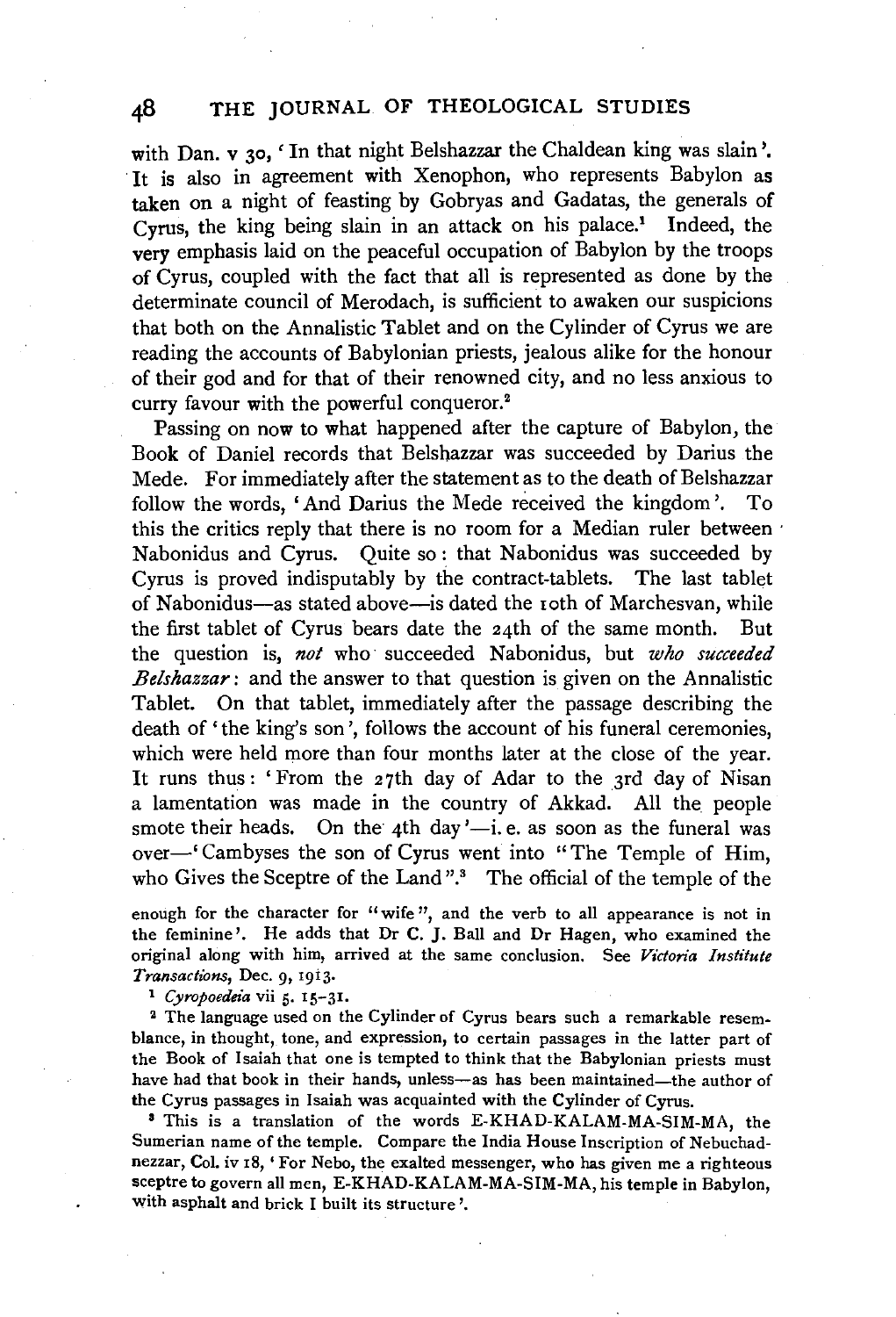sceptre of Nebo brought a message in his hand '-at this point the inscription becomes partly illegible. But enough has been already told us to enable us to divine the rest. The temple referred to is the temple of Nebo at Babylon. Into this temple kings entered to have their sovereignty confirmed, as thus related in the Coronation Decree of Nabonidus: 'To "The Temple of Him who Gives the Sceptre of the Land", into the presence of Nebo, who prolongs my reign, I entered. A righteous sceptre, a legitimate rod of authority enlarging the land, he entrusted to my hands.' Cambyses by entering into this temple immediately after the funeral obsequies of Belshazzar shewed that he was about to take Belshazzar's place. Such is the natural inference, and it is confirmed in a remarkable way by the contract-tablets. Cyrus took Babylon in the autumn of  $538$  B.C. For the next four monthshis accession year—he is styled on the contract tablets 'King of Babylon and of the Countries', sometimes merely 'King of the Countries'. On the 4th day of the opening month of the New Yearthe very day on which Cambyses went into 'The Temple of Him who Gives the Sceptre of the Land '-Cyrus is styled on the tablets 'King' of Babylon' for the last time for some ten months.1 Not till we come to a tablet dated  $\overline{1}$ . 10. o<sup>2</sup> does he again bear that title. Meanwhile during this interval we find ten tablets on which Cambyses is styled 'King of Babylon' and Cyrus 'King of the Countries '.8 The earliest is the tablet 1. 2. 5 which reads 'Cambyses, king of Babylon : Cyrus, king of the Countries'; and the latest the tablet 1. 9. 25 inscribed thus: 'Cambyses, king of Babylon. At that time his father Cyrus was king of the Countries'.

We gather, then, that on the 4th day of the New Year, immediately after the public mourning for Belshazzar, Cyrus appointed his son Cambyses to succeed that monarch, giving him the same title ' King of Babylon', which in Dan. vii I is found given to Belshazzar. It thus appears, first, that Cyrus regarded Belshazzar as a king; secondly, that the king who succeeded Belshazzar was Cambyses, called in the Book

<sup>1</sup> For four tablets, the dates of which, as set down by Strassmaier, seem to impugn this statement, see Note  $\bar{1}$  at the end of this paper.<br><sup>2</sup> In registering the tablets when any uncertainty exists as to a number it is

usual to put a cypher.<br><sup>3</sup> These ten tablets are dated thus :--

| I. 2. 5 |        | I. 5. 21 |
|---------|--------|----------|
| 1. 2. 9 |        | 1.8.9    |
|         | 1.3.10 | 1. 9. 25 |
| 1.4.7   |        | 1.0.8    |
|         | 1.4.25 | 0.9.25   |

I. 4· 25 o. 9· 25 The tablet I. 5· 21 is given by Peiser in *Babylonische Vertrage des Berliner Museums.*  The tablet 1. 3. 10 will be found in Strassmaier's *Inschriften von Cyrus*. The remaining eight are in his *Inschriften von Cambyses.*<br>VOL. XVII. F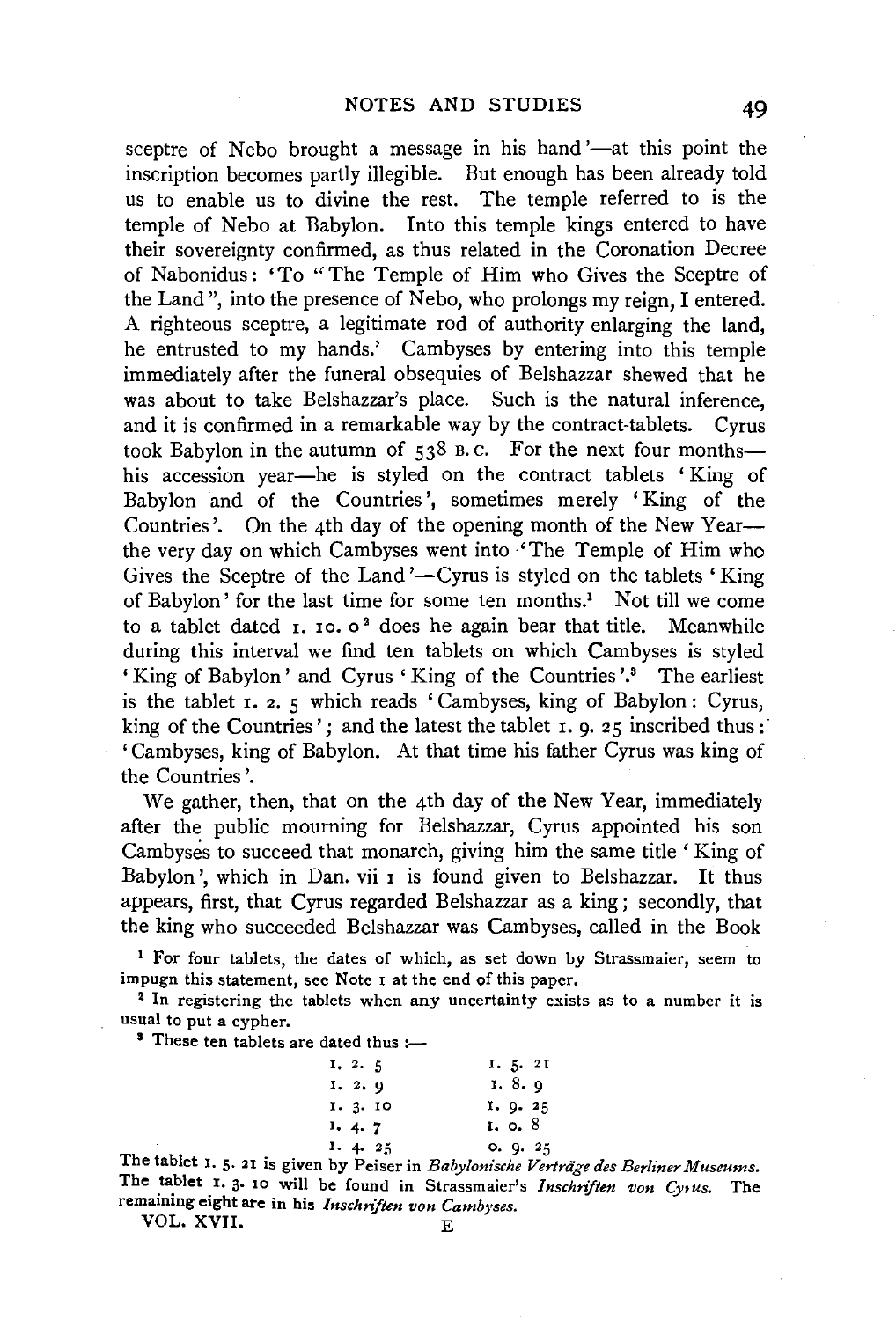of Daniel 'Darius the Mede'; thirdly, that this first reign of Cambyses as king of Babylon lasted for only part of a year, which agrees with the Book of Daniel, where only the first year of Darius the Mede is mentioned,<sup>1</sup> and where he is spoken of as succeeded by Cyrus the Persian. But this is not all. These tablets which bear the names of Cyrus and his son Cambyses are unique. In no other instance do we find two royal names on the contract-tablets. Strictly speaking the reign of Cambyses began on the 4th of Nisan. But it began while the New Year feast was still going on,<sup>2</sup> and was thus regarded as dating from the New Year, to wit the first New Year after Cyrus's capture of Babylon, so that in this single instance, as regards the tablets, father and son were able to date their reigns from the same epoch, viz. the 1st of Nisan 537 B. c.

The title which Cyrus retained for himself as well as that which he bestowed on his son Cambyses are deserving of our close attention. The title 'King of Babylon', which had contented former Babylonian monarchs in whose eyes Babylon was the centre of the universe, would bear a different meaning in the eyes of Persian kings and would seem to them far too narrow to describe the vast Persian empire. Accordingly in his accession year we find Cyrus describing himself on the contracttablets as ' King of the Countries ', occasionally along with the older title 'King of Babylon'. The meaning of this new title is well brought out in a tablet of the 1st year of Cyrus, which reads thus: 'Cyrus, king of the Countries, king of all their kingdoms.'<sup>3</sup> Compare Ezra i 2 'Thus saith Cyrus king of Persia, All the kingdoms of the earth hath the LORD, the God of heaven, given me'. At the New Year, as we have seen, Cyrus decided to confer the title 'King of Babylon' on his son, reserving to himself the title 'King of the Countries'. The full meaning of this decision may be gathered from the Book of Daniel. We learn from that Book that the Persian monarch was attempting afresh what had been vainly attempted by Assyrian kings, viz. to form Babylon into a sub-kingdom.<sup>4</sup> To do this it was necessary to divide the Babylonian

<sup>1</sup> The Book of Daniel implies that the reign of Darius the Mede was short. In the 1st year of Darius the seventy years captivity, which ended in the first year of Cyrus, is spoken of as fast hastening to its close. See Dan. ix r, 2. In Dan. xi 1 for ' the first year of Darius the Mede ', both the LXX and Theodotion read ' the first year of Cyrus'. This equation is correct, since Cyrus and Cambyses began their reigns in the same year.

2 According to Jastrow, *Religion of Babylonia and Assyn'a* p. 679, the New Year

festival extended over at least the first eleven days of Nisan.<br><sup>3</sup> See *Babylonian Expedition of the University of Pennsylvania*, vol. viii, Pt. 1.<br>Text 58.

' Senacherib appointed his eldest son Ashur-nadin-shumu king of Babylon in subordination to himself. Esarhaddon appointed his younger son Shamash-shum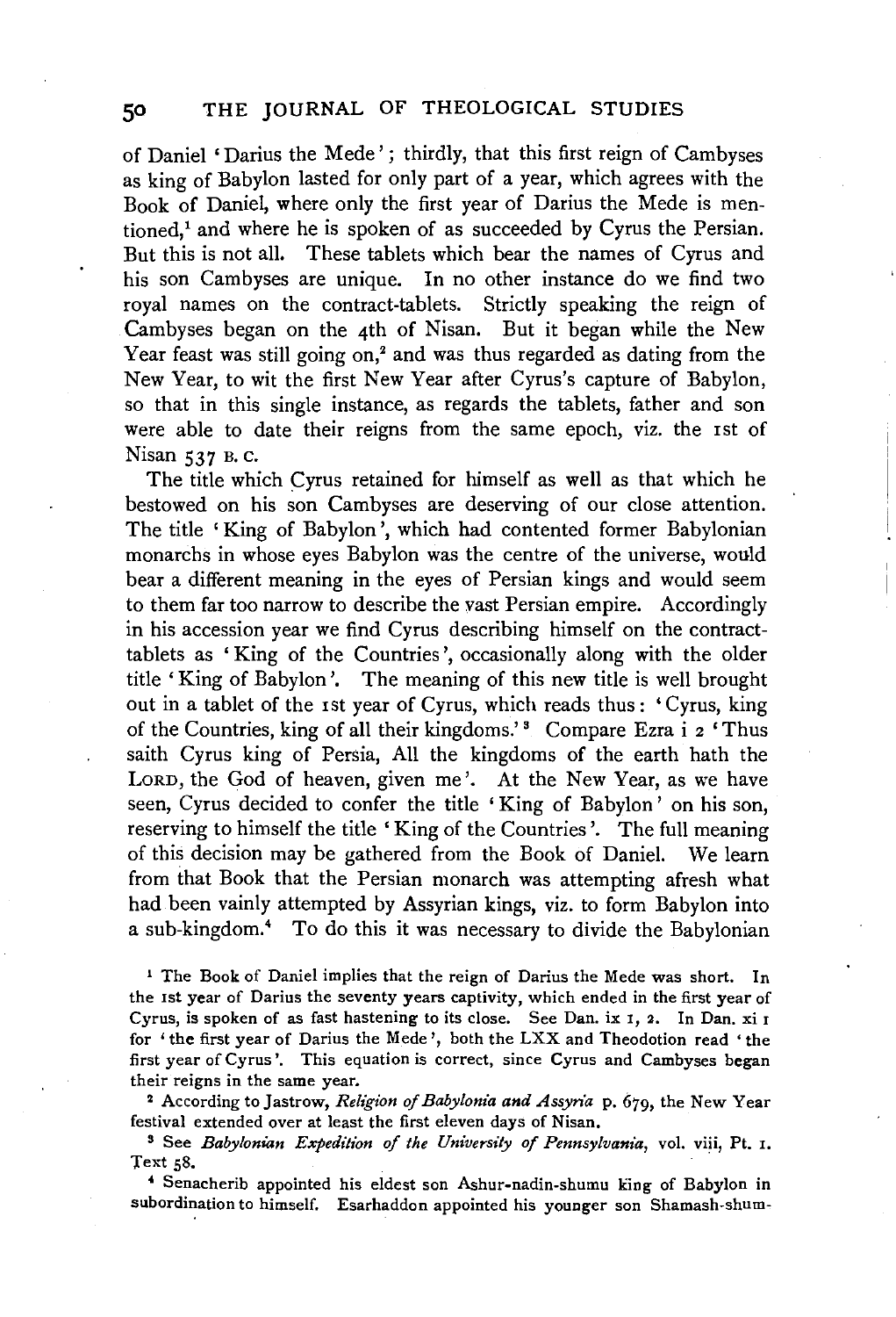empire into two parts, assigning the home province, Babylonia, to a sub-king under the suzerainty of the Persian king, and including the rest of the empire-Elam on the one hand and the Palestinian states on the other-among the many conquered countries now under Persian rule. It is this impending change which is brought before the mind of the prophet Daniel when he interprets the last of the four mystic words traced on the wall of Belshazzar's palace: ' PERES ; thy kingdom is divided, and given to the Medes and Persians.' If PERES had only meant 'divided' in the sense of 'broken to pieces', or 'broken away from thee', then the prophet would not have mentioned the Medes, for the play being on the word ' Persians ', there was no need whatever to mention the Medes, but rather the reverse. But since the Medes are thus expressly mentioned as well as the Persians, we see that PERES has here its primary meaning, 'divided into two parts', and that the sense is, 'Thy kingdom will be divided between the two nations the Medes and the Persians'. Thus the contract-tablets record the fulfilment of Daniel's prediction, whilst that prediction explains the full significance of the two royal names found on the tablets.

The fifth chapter of Daniel ends with the announcement that ' Darius the Mede received the kingdom'. From whom did he receive it? From God, answers Dr Charles,<sup>1</sup> and he points back to the words just quoted, 'Thy kingdom is divided and given to the Medes and Persians'. In the light of those words such an interpretation might seem possible, but in the light of Dan. ix 1, where we are told that Darius 'was made king over the realm of the Chaldeans ', it is seen to be impossible. For are not all kings made kings by God? When then we are told in plain matter-of-fact prose that a man 'was made king', what we understand is, that he did not make himself king, but was set on the throne by another; and this was certainly the case with the successor of Belshazzar, the Cambyses of the tablets, the Darius of the Book of Daniel, who was clearly placed on the throne by bis father Cyrus.

We now come to the most obscure part of our subject: the question as to why Cambyses is called Darius, and also why he is described as a Mede. As we have just been studying the significance of the prediction contained in the word PERES, it may be best to take this last question first. According to Dan. ix  $\tau$  the new king was 'of the seed of the Medes ', a Median by descent. In Cambyses's case this could only have been on his mother's side. Now Ctesias tells us in his *Persica* that after the defeat of Astyages king of the Medes and the capture of Ecbatana, Cyrus married Amytis, the daughter of Astyages,

ukin king of Babylon, under the suzerainty of his brother, Ashur-bani-pal, king of Assyria. In both cases the result was most disastrous. <sup>1</sup> Century Bible *in loco*.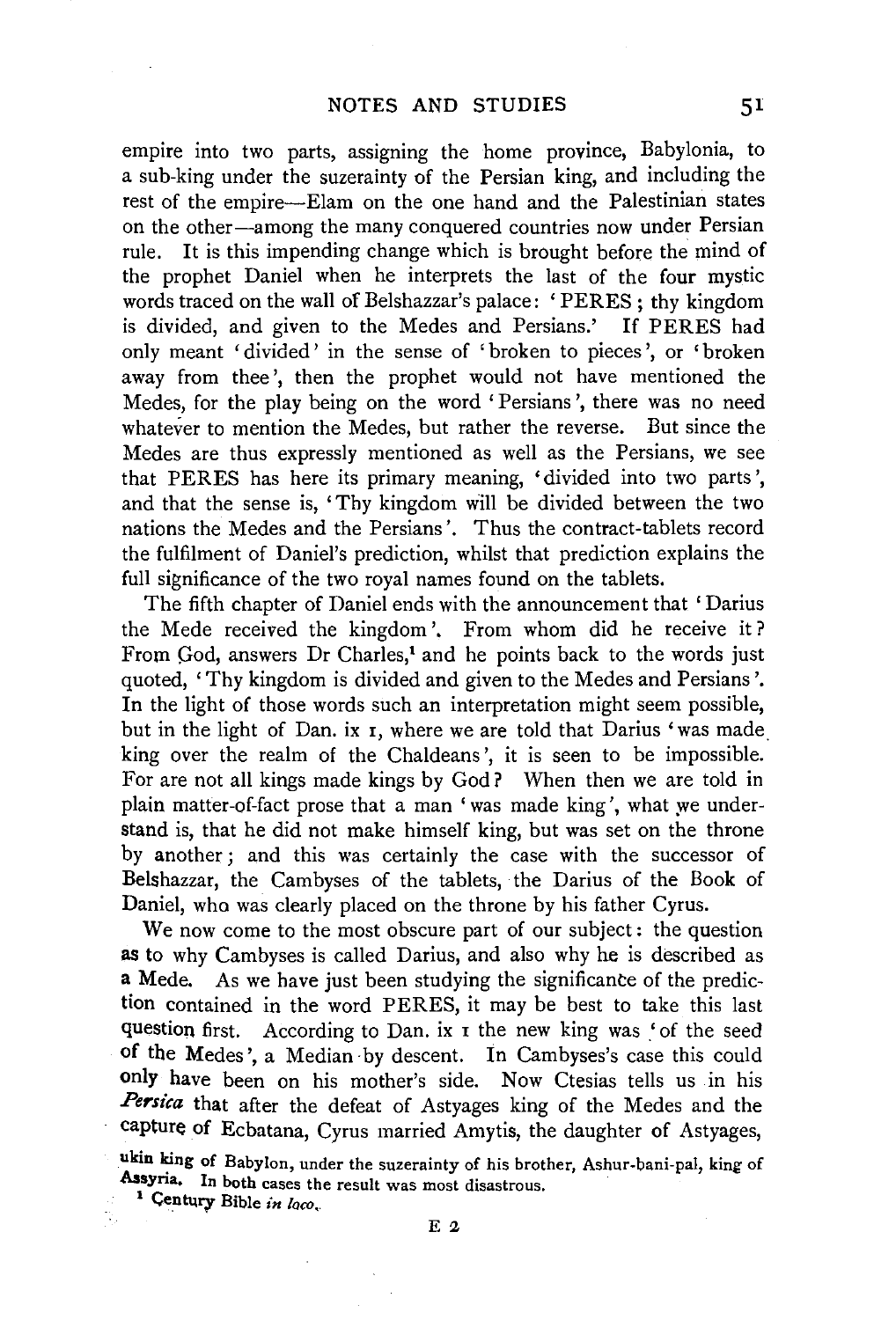and that Cambyses was the fruit of that marriage.<sup>1</sup> It was, then, as the child of a Median mother that Cambyses received the title 'Darius the Mede'. Such a title would be likely to conciliate the Medes; for it not only honoured them, but assured them of their share in the government of the empire. It might also conciliate the Babylonians, for their great Nebuchadnezzar, according to Alydenus, had married another Amytis of the same royal Median line. But it would be especially welcome to captive Judah. For Media, according to Isaiah's prophecy, had taken the chief part in putting down Assyria some seventy years before,<sup>2</sup> and just now in accordance with Jeremiah's prediction<sup>3</sup> had helped to subjugate Babylon; so that the title of the young king of Babylon sounded in the ears of the Jews like a fulfilment of prophecy; to them Persia was but a new friend, while Media had long been the champion of freedom. At the same time it is impossible to charge the writer of this Book of Daniel with any the least ignorance as to the pre-eminence of the Persians at this crisis. Not only does he inform us that Darius after the capture of Babylon 'received' the kingdom; but in a vision of a slightly earlier date-viz. the third year of Belshazzar-he sees the Medo-Persian kingdom as a ram with two horns. Both horns are high, but the one which came up last is the higher ; i. e. Media is still a great power, but Persia is seen over-topping her.

It has been shewn in what sense Cambyses could be called a Mede, but what are we to say of the name Darius? Professor Sayce insists that 'the kings of Persia were contented with but one name', and that ' by that name alone they were known in all parts of their dominions '. He affirms that 'the son and successor of Cyrus is Cambyses in Babylon and the other provinces as well as in Persia and Egypt'.<sup>4</sup> It is quite true that in the few monuments of the Old Persian Empire which still remain to us, as well as on the Babylonian contract-tablets, Cambyses is always Cambyses. But this is insufficient ground on which to base

<sup>1</sup> See *The Persica*, excerpts 2 and 10. It is only incidentally that Ctesias informs us that Cambyses was the son of Amytis. Of the different stories told us by Greek historians of the connexion of Cyrus with the Median royal family that of Herodotus is the most legendary. If Cyrus was Astyages's heir, his own daughter's son, it was a most unnatural thing for the old king to seek to make away with his grandson. Far more likely is the version of Ctesias. By marrying Amytis, as this writer shews, Cyrus came to be looked upon as the legitimate successor of Astyages, so that when the news of the marriage reached the Bactrians, with whom he was then at war, they at once gave in their allegiance to Amytis and Cyrus. Excerpt. 2. It may be noted that the name 'Aorviyas, as written by Ctesias corresponds more closely with the cuneiform Ishtumvegu than the 'Aorvayns of Herodotus. Ctesias himself was a prisoner in Persia from 417 to 398 B.c., and became court physician to Artaxerxes II.

<sup>3</sup> See *J.T.S.* for July 1913, p. 501.

 $^3$  Jer. Ii 11, 28.  $^4$  *Higher Criticism p.* 543.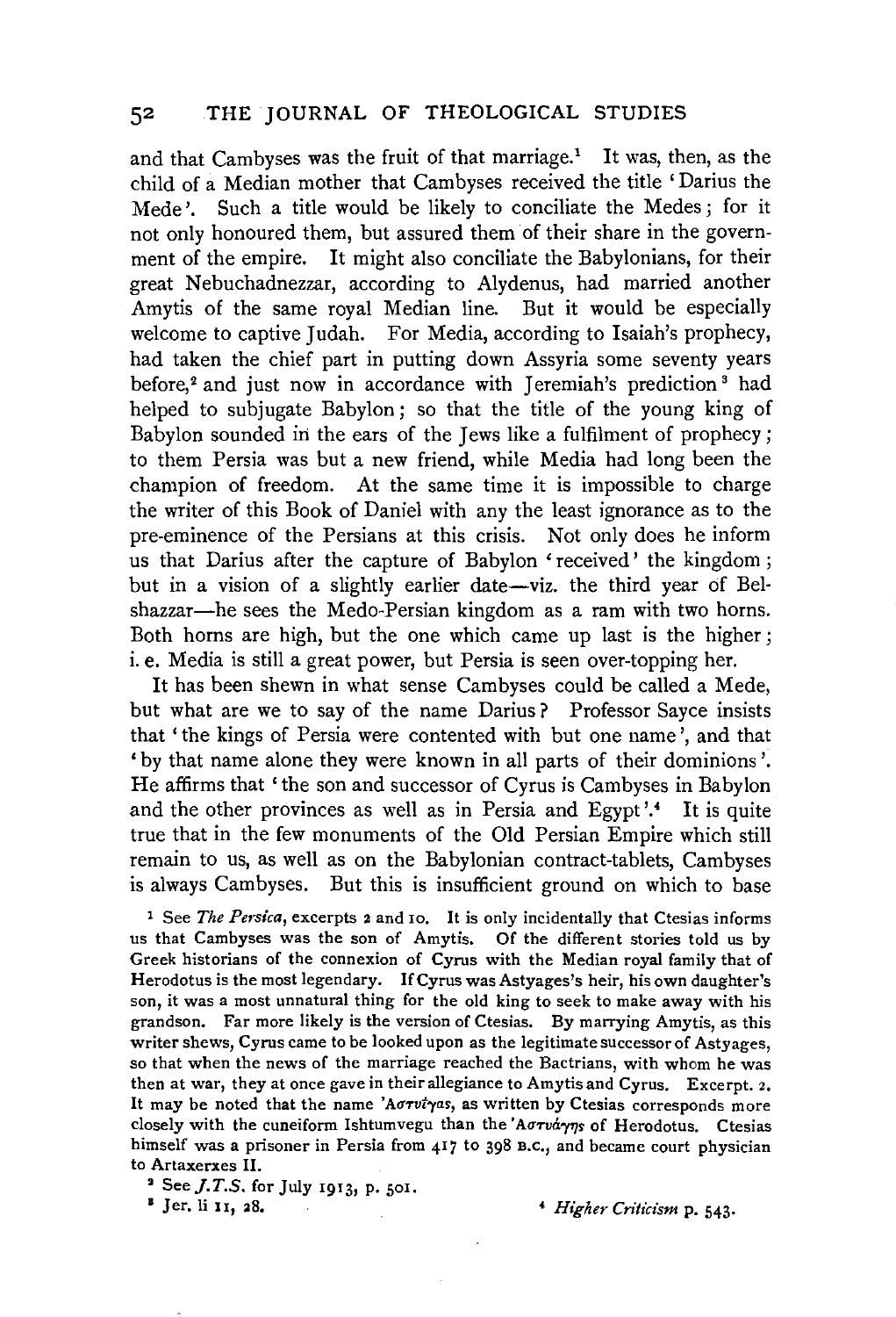the statement that the Persian kings had only one name. The testimony of Herodotus and of Josephus points the other way. Josephus, speaking of Darius the Mede, says that 'he was the son of Astyages and *had another name among the Greeks'.*<sup>1</sup> Both of these statements are deserving of notice. The first statement, viz. that Darius the Mede was the son of Astyages, approaches very nearly the statement of Ctesias that Darius was the son of the daughter of Astyages. But it is Josephus's second statement with which we are now most concerned, and I shall endeavour to shew from the pages of this historian that the other name of Darius by which he was known among the Greeks, and which appears at the moment to have slipped the writer's memory, was the name Cambyses. The proof lies thus :—when introducing Artaxerxes I, Josephus makes the following remark : 'After the death of Xerxes the kingdom came to be transferred to his son Cyrus, *whom the Greeks called Artaxerxes* '.2 Here is an incidental proof that the Persian kings sometimes had two names, and it will be observed that in this instance the name Artaxerxes, by which the monarch was known to the Greeks, is the same name that we find alike on the Persian monuments and on the contract-tablets.<sup>8</sup> Hence it may be inferred in the case of 'Darius the Mede' that the other name, by which he was known among the Greeks, must have been the name Cambyses, since that is the, name on the contract-tablets of the young king set up at Babylon by Cyrus in the place of Belshazzar; the name, too, of Cyrus's successor as found both on the tablets and on the Persian monuments. But Herodotus throws still further light on the matter. According to the father of history the names of some of the Persian kings-Darius, Xerxes, and Artaxerxes-were appellatives rather than proper names. Moreover, the fact that Herodotus attaches a wrong meaning to these names does not altogether invalidate his testimony. 4 There is doubtless a residuum of truth in his statement. If then, in the case before us, the name Darius be an appellative, the bearer, as stated by Josephus, would have another name, his own proper name, which, as has just been shewn, was probably the name Cambyses.

<sup>1</sup>*Ant.* x rr. 4. 2 *Ibid,* xi 6. r.

s See the inscription of Artaxerxes III found at Persepolis, in which he traces his descent from Artaxerxes I.

' Compare his statement that Persian proper names ' all end with the same letter -the letter which is called San by the Dorians and Sigma by the Ionians' (Bk. i 139). This is true except when they end in a vowel. According to Herodotus, Darius = 'Worker'; Xerxes = 'Warrior'; Artaxerxes = 'Great Warrior' (Bk. vi  $98$ . Modern scholars have attached to these names the following meanings:-Darius, 'possessing wealth'; Xerxes, 'a royal person'; Artaxerxes, 'law of the kingdom ', or ' he whose kingdom is lifted up'.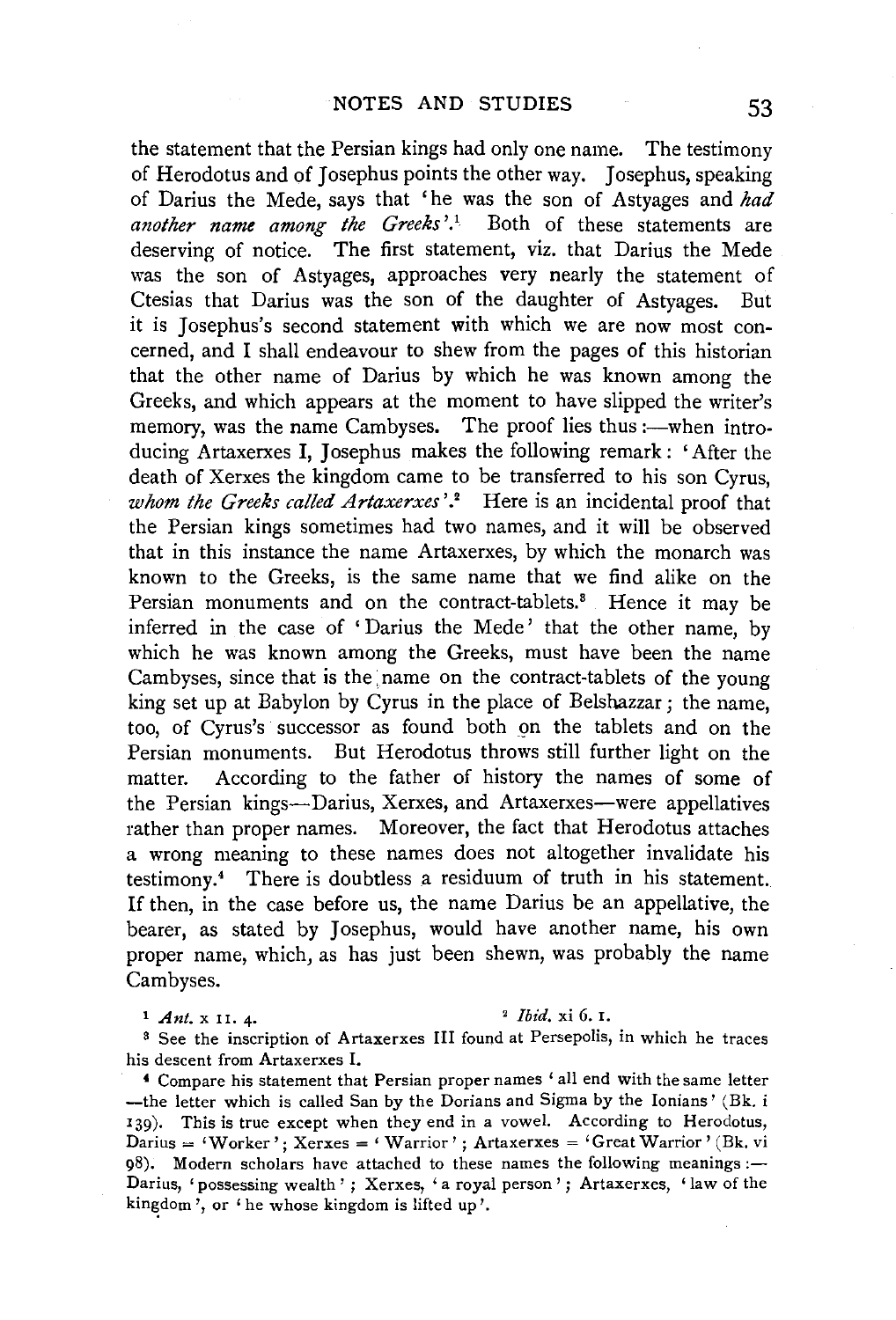### 54 THE JOURNAL OF THEOLOGICAL STUDIES

In Dan. ix 1 it is said of Darius the Mede that he was the 'son', i. e. the descendant of Ahasuerus. The critics, who take Darius the Mede to be a reflexion into the past of Darius Hystaspes, see in this verse the confusion of a later age, since Darius Hystaspes was the father of Ahasuerus, i. e. Xerxes, and not his son. The answer is that Dan. ix 1 speaks distinctly of a Median, not a Persian, Ahasuerus, the distinction between the Medes and Persians being very clearly recognized in this Book, as well as their mutual relationship at the time of the capture of Babylon. In Tobit xiv 15, the writer of that romance identifies 'Assuerus' with the destroyer of Nineveh, i. e. with Cyaxares. It has been asserted that his object was to make his book harmonize with the Book of Daniel, in which case the closing verse of the Book of Tobit would form an early comment on Dan. ix 1. But, however that may be, the identification is a likely one for the two following reasons. In the first place the writer of this Book of Daniel, looking on the Median Darius as a deliverer, would like to note his descent from an earlier deliverer of the Chosen People, viz. the king who put down Assyria. Secondly, Cyaxares, as witnessed by the Behistun Inscription, was the pride of the Median monarchy just as Nebuchadnezzar was of the Babylonian, so that it would be natural to describe a king of the royal Median line as sprung from Cyaxares.1

We have now to examine the age assigned to Darius the Mede, viz. 'threescore and two years'. According to the Sippara Inscription of Nabonidus,<sup>2</sup> Cyrus defeated Astyages king of the Medes and captured Ecbatana in the third year of the reign of Nabonidus. It is also clear from the Annalistic Tablet that Babylon was taken by Cyrus in the seventeenth year of the reign of Nabonidus. If, then, Cyrus married Amytis the daughter of Astyages shortly after the conquest of Ecbatana, Cambyses would be quite young when he was appointed by his father . to succeed Belshazzar. He might very well be 12 years old, and I shall now give some reason for thinking that 12, and not 62, was the original reading in Dan. v 31.

It is well known that inaccuracy in numbers is a common thing in the Old Testament; and the reason given is, that numbers were anciently indicated by letters of the alphabet, and that some of these letters being very much alike were often mistaken one for the other. The question then is, Were the letters of the alphabet so used by the Jews in copying their Sacred Writings in the age succeeding that of Daniel? We cannot say for certain, but there is a very strong proba-

<sup>&</sup>lt;sup>1</sup> In the early years of Darius Hystaspes two imposters claimed to be sprung from Cyaxares, just as two had called themselves Nebuchadnezzar the son of Nabonidus.<br> $2 \text{Col. i } 28.$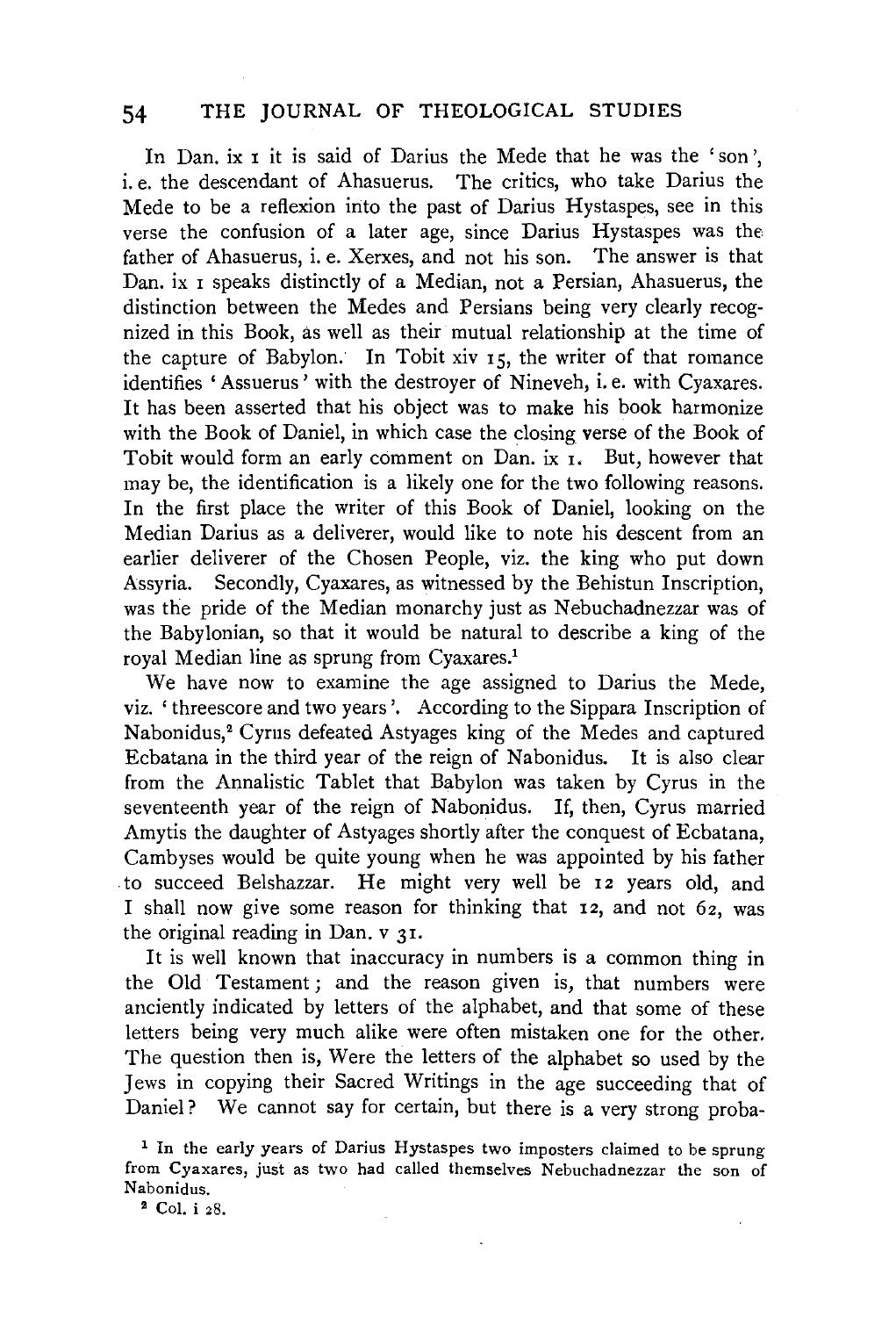bility that they were so used. The alphabetic psalms are an indication and almost an example of such a use. Another indication is that both in the Hebrew and in the Greek alphabet the letters down to the seventeenth letter inclusive have the same numerical values, as though such a system of numeration had prevailed before these alphabets parted company. The earliest example, however, of such a use in the case of the Greek alphabet dates from the reign of Ptolemy II, who died in 247 B.C. From Semitic sources the earliest example of the use of the letters for numerals occurs on the lion-weights from Nimrud, which belong to the latter part of the eighth century B. c. On these weights Beth, the second letter of the Semitic alphabet, appears to be used in the sense of 'double '.1 Amongst the Jews the earliest, or almost the earliest, instance of such a use is found on the ancient silver shekels and half-shekels, which have been variously assigned to the age of Ezra, to that of the Maccabees, and to the time of the first revolt. The value, however, of the evidence afforded by these shekels depends, not so much on their age, as on their markedly conservative and religious character. The type of the alphabet employed on them is archaic, as compared with that used on the coins of the Asmonaean princes or on the coins of the second revolt. The letters, if not of the date of Ezra, are at least imitations of the older forms<sup>2</sup>; whilst both the symbols stamped on them and the superscriptions give them a distinctly sacred character. When then we find on these coins the number of the year given alphabetically, the strong presumption is that the letters of the alphabet were so used by the Jews, more especially in copying their Sacred Writings, at least as early as the fifth century B. c., to which the type of alphabet used on the shekels points back ; and further, that in this fact we have the key to some of the numerical discrepancies of Holy Scripture. 3

Now let us apply this to the case before us. The age of Darius the Mede, viz. 62, is expressed alphabetically by the letters Samekh Beth. We need not quarrel with the Beth, but Samekh, which stands for 60, must clearly be corrupt, if Darius is the same person as Cambyses. We turn then to the ancient Semitic alphabet, and study the various phases through which it passed in the sixth and fifth centuries B. c., to find what letter could most easily be confused with Samekh. It then becomes apparent that during the last quarter of the sixth century B. c.

<sup>I</sup>*Corp. Insc. Semiticarum,* vol. i, part 2, nos. 2, 3, 4.

• Most of the letters exhibit forms identical with, or only differing slightly from, those found in the Siloam Inscription.

<sup>3</sup>If the shekels belong to the era of the first revolt, A. D. 66-70, then the earliest use among the Jews of letters for numbers is found on a coin of Antigonus Mattathias  $40-37$  B.C., where  $N\mathcal{V}$  is used to indicate 'year 1'.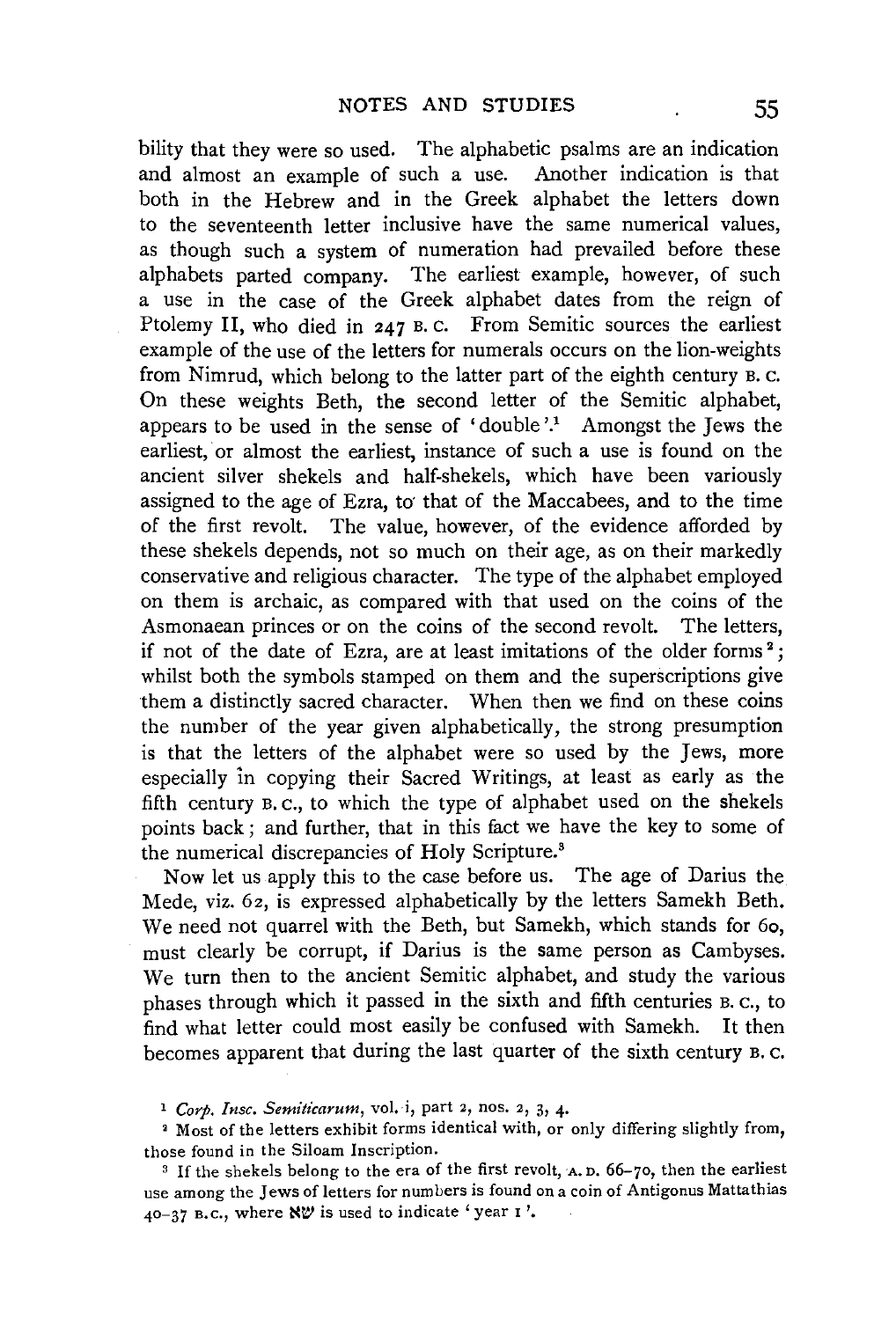and the first quarter of the following century there was a remarkable resemblance between the letters Samekh and Yod, so that a carelessly written Yod might easily be mistaken for a Samekh.<sup>1</sup> This is best seen in the inscription on the Teima stone. In line 13 of this inscription Yod appears as the second letter, and in the following line Yod is the first letter and Samekh the third, so that we have the two characters in convenient juxta-position.2 Now, if for Samekh Beth we read Yod Beth, the age of Darius is reduced from 62 to 12, and as we have seen 12 would be a very likely age for Cambyses at the time of the taking of Babylon, supposing him to be the son of a Median princess born about a year after the capture of Ecbatana. It deserves also to be pointed out that this is not the only place in the Old Testament where such a mistake has been made. In Isa. vii 8 occurs a prophecy that has sorely perplexed the commentators: 'Within threescore and five years shall Ephraim be broken in pieces, that it be not a people.' Duhm pronounces this an ancient gloss, on the ground that 'a late annotator would almost certainly have dated the extermination of Ephraim from the destruction of Samaria in 721, about fifteen years after Isaiah spoke '.<sup>3</sup> But if Yod has been mistaken for Samekh, then the difficulty at once vanishes; the words are no gloss, and  $15$ —not  $65$ —is the true reading.

With regard to the personality and the age of Darius the Mede the LXX reading of the passage is remarkable and deserving of attention. It runs thus: 'The kingdom was taken away from the Chaldeans and was given to the Medes and to the Persians. And Artaxerxes, who was of the Medes, received the kingdom. And Darius was full of days and was honoured in his old age.<sup>7</sup> The LXX is the earliest interpreter of the Book of Daniel. The LXX translator interprets, accommodates, and alters, according to his own ideas, so as to make the Book square with history.<sup>4</sup> The abrupt way in which he introduces Darius is proof that the original text has here been doctored by him, and clumsily doctored. What was his motive? Was he aware that Cyrus appointed Cambyses to the throne of Babylon and that Cambyses could not possibly have been 62 years old at his accession? As Josephus identifies the Artaxerxes of Ezra iv 8 with Cambyses,<sup>5</sup> it is just possible that by Artaxerxes the LXX translator means Cambyses. The number 62 he evidently looks upon with distrust; yet, in view of the power

<sup>&</sup>lt;sup>1</sup> Compare the forms of these letters in Pl. XIII, columns 4, 5, and 6, of G. A. Cooke's *North Semitic Inscriptions.* 

<sup>•</sup> *Corp. Insc. Semiticarum,* Pl. IX, no. 113. See also the frontispiece to *The Biblical World, June 1909.*<br><sup>3</sup> See the *Cambridge Bible for Schools and Colleges* on Isa. vii 8.<br><sup>4</sup> See *Daniel and his Prophecies* by the late Dr Wright, pp. 201, 203, 208, 212, 216.

<sup>5</sup> *Ant.* xi 2. 1.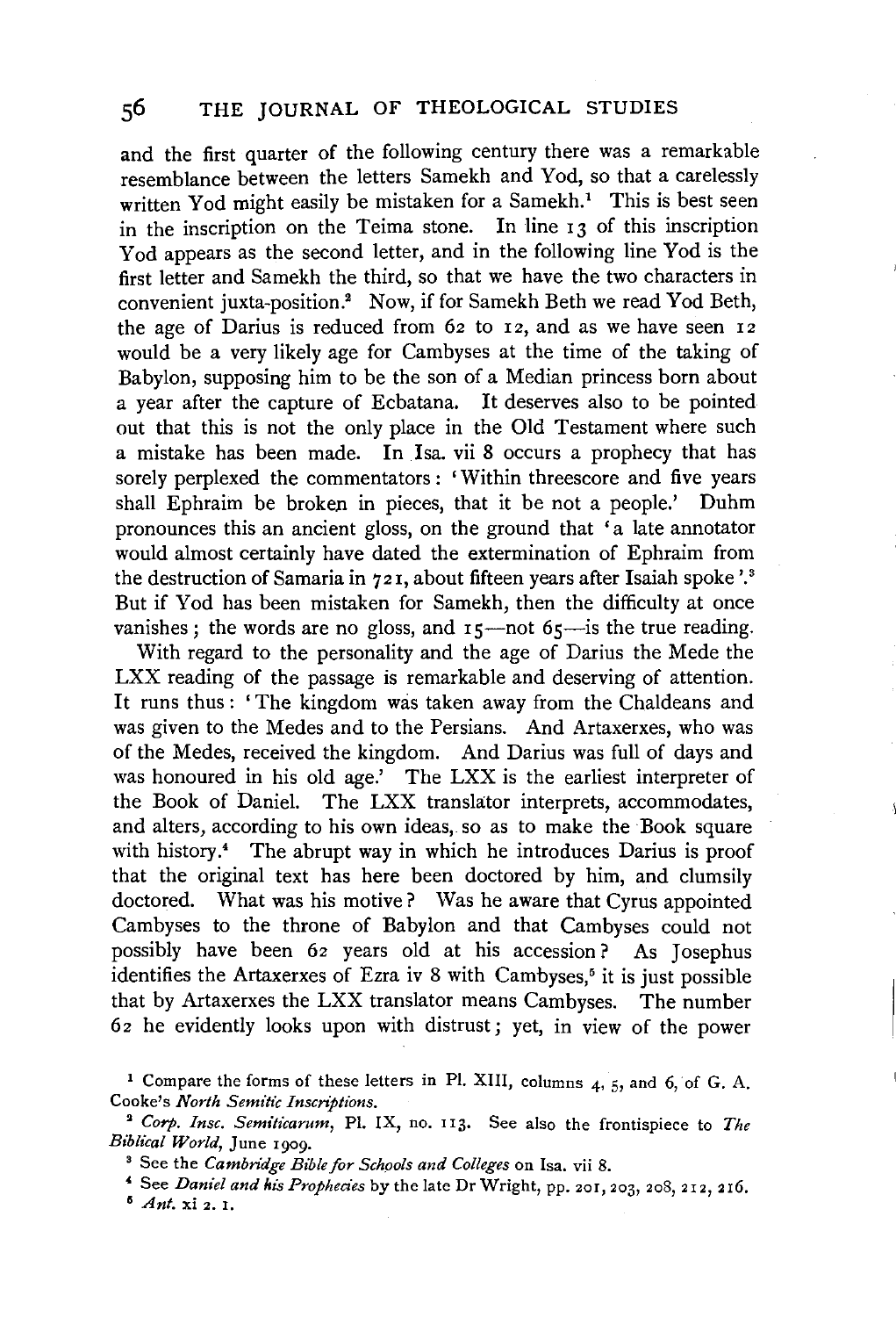placed in the hands of Darius, he deems it advisable to describe him as an aged and honoured statesman.

But the best proof of the youthful age of Darius the Mede is to be found in that most touching story of the lion's den. For into whose presence did the presidents and satraps 'come tumultuously'?<sup>1</sup> Into the presence of a man of sixty-two years wielding the rod of empire ? Hardly so : but they might break in thus on a boy of twelve. Again : who is it, whose whole heart goes out to the aged prophet in those sympathetic words, 'Thy God whom thou servest continually, he will deliver thee'? Who is it, who passes the night fasting, cannot sleep, rises early, and goes in haste to the den? An oriental despot, whose heart is hardened by sixty-two years' contact with the world? Nay rather, such words, such actions, suit better a youthful, generous, impulsive nature, a nature as yet unspoiled. The story speaks for itself. No elderly man would be likely to act in the way Darius acted.

I have spoken of Darius as wielding the rod of empire, and such language is agreeable to the description of his administration given in Dan. vi I, 2 and also to the terms of his royal decree at the close of that chapter. But how does this tally with his position as a sub-king, merely invested with the sovereignty of Babylon. The answer is that he was sub-king under his father, and might thus possess something of his father's authority. Such a supposition is confirmed and established by the tone and language of the Cylinder of Cyrus. The following passage shews that Cyrus had associated his son Cambyses with himself in the government of the empire: 'Merodach, the great lord  $\ldots$ established a decree. Unto me, Cyrus the king, his worshipper, and Cambyses my son, the offspring of my heart, and to all my people, he graciously drew nigh, and in peace before them we duly marched ',<sup>2</sup> i. e. the king and his son, as true shepherds, marched at the head of their people. Compare also the following: 'Let Cyrus the king thy worshipper and Cambyses his son accomplish the desire of their heart.'<sup>3</sup> In view of such language I see nothing strange either in the administrative acts of Darius or in the terms of his decrees as recorded in Dan. vi.

One further evidence of the historical value of the narrative contained in that chapter comes to us from an unexpected quarter. The Aramaic papyri of the fifth century B. c., discovered at Elephantine in Egypt, exhibit a type of Aramaic which presents many points of resemblance to that found in the Book of Daniel. They also corroborate in a remarkable manner the story of Dan. vi. In the seventeenth year of Darius Nothus, 407 B. c., the Jews of Elephantine, complaining to

<sup>&</sup>lt;sup>1</sup> Dan. vi 6, II, I<sub>5</sub> R.V.M. The same Aramaic word is used in the Targum on Ruth i 19.<br><sup>2</sup> Cylinder of Cyrus Obv. lines 26-28.<br><sup>3</sup> *Ibid.* Obv. lines 35-36.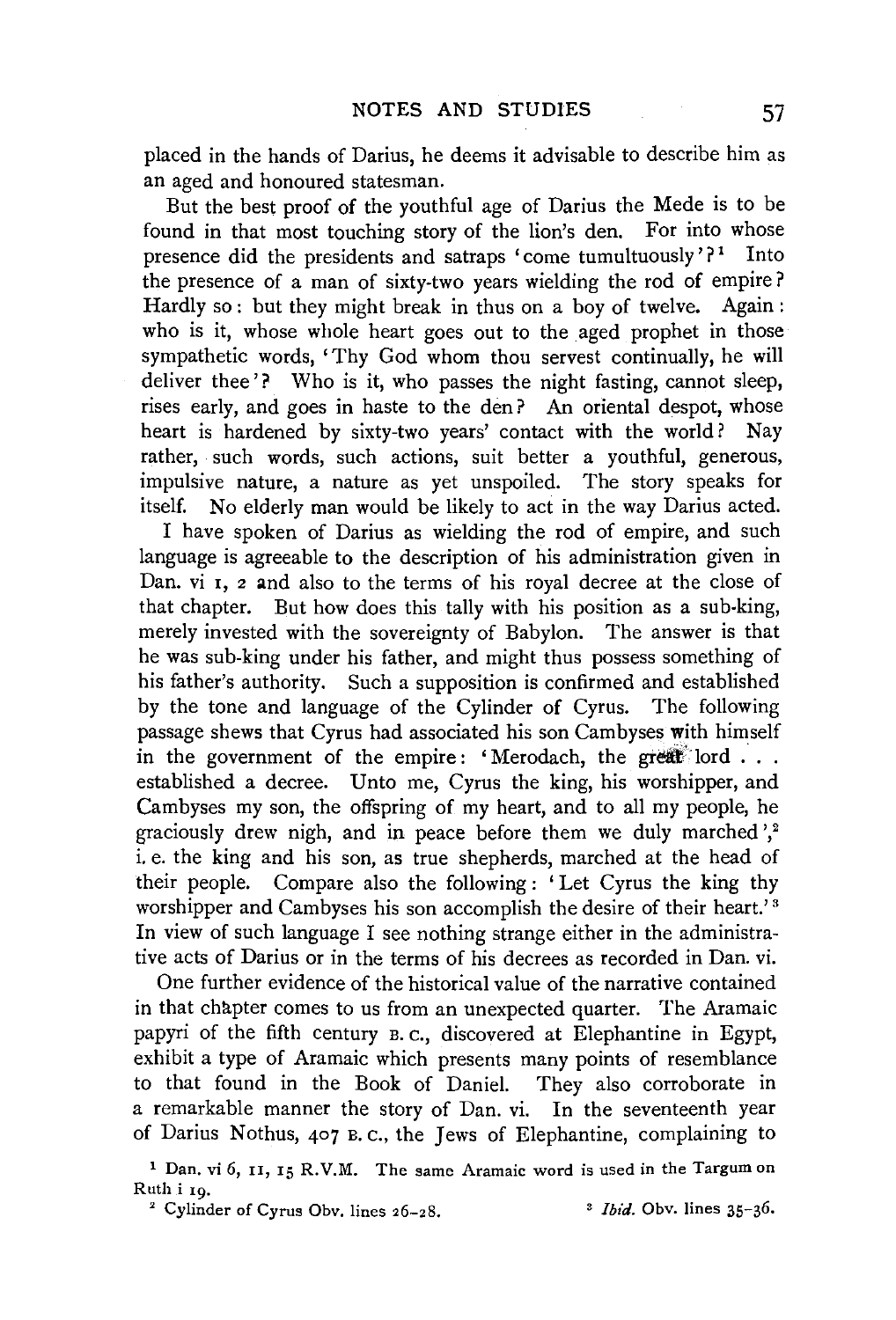Bagoas, the Persian governor of Judaea, of the destruction of their temple by the priests of the Egyptian god Khnub, speak thus : 'When Cambyses came into Egypt he found this temple built. And though the temples of the gods of Egypt were then all thrown down, no one injured anything in this temple.' Now why did Cambyses spare the temple of Jehovah at Elephantine? Because the Jews were monotheists much like the Persians? Yes, possibly: but the Book of Daniel supplies a better answer. Cambyses had not forgotten Daniel the Jew, nor the wonderful deliverance wrought by the God of Daniel, nor the royal decree which he himself had put forth only some thirteen years before. To him Daniel's God-the Jahu of the temple at Elephantine-must have appeared one with the Persian Ormuzd-' He is the living God and steadfast for ever, and his kingdom that which shall not be destroyed.'

When the above arguments are duly considered and the matter has been yet more thoroughly searched into, the author of this paper ventures to hope that this Book of Daniel will no longer be regarded as a work of the second century B. c., but as the work of an author who was thoroughly conversant with the events which he describes.

CHARLES BOUTFLOWER.

NOTE 1. Certain tablets in Strassmaier's Cyrus, on which Cyrus is styled ' King of Babylon', are wrongly dated, so that they appear to fall into the interval of ten months or so during which that title was held by ins son Cambyses. These are as follows :-

(1) No. 13, dated Cyr. (?) 1. 1. 10. This tablet is much obliterated. The name ' Cyrus' is uncertain, as indicated by Strassmaier. Equally uncertain are the words 'King of Babylon'.

(2) No. 18, dated Cyr. r. 5. 30. This tablet reads thus: $\cdots$ 

' 576 sheep from the month Tebet

the 1st year of Cyrus king of Babylon

to the 3oth day of the month Ab' &c.

The inscription shews that Cyrus was 'king of Babylon' in Tebet-the 1 oth month-of his first year. As the day of the month is not mentioned, the tablet should be dated 1. 10. o.

(3) No. 19; dated Cyr. I. 7. 16. On this tablet the number of the year is uncertain. It is indicated by a perpendicular wedge at the end of the fifth line. But the character used as a determinative after numerals, which ought therefore to follow this wedge, is wanting, i. e. the line is incomplete. Hence the number of the year itself may be incomplete. There may just as well have been two or three perpendicular wedges as one, i. e. the tablet may quite as possibly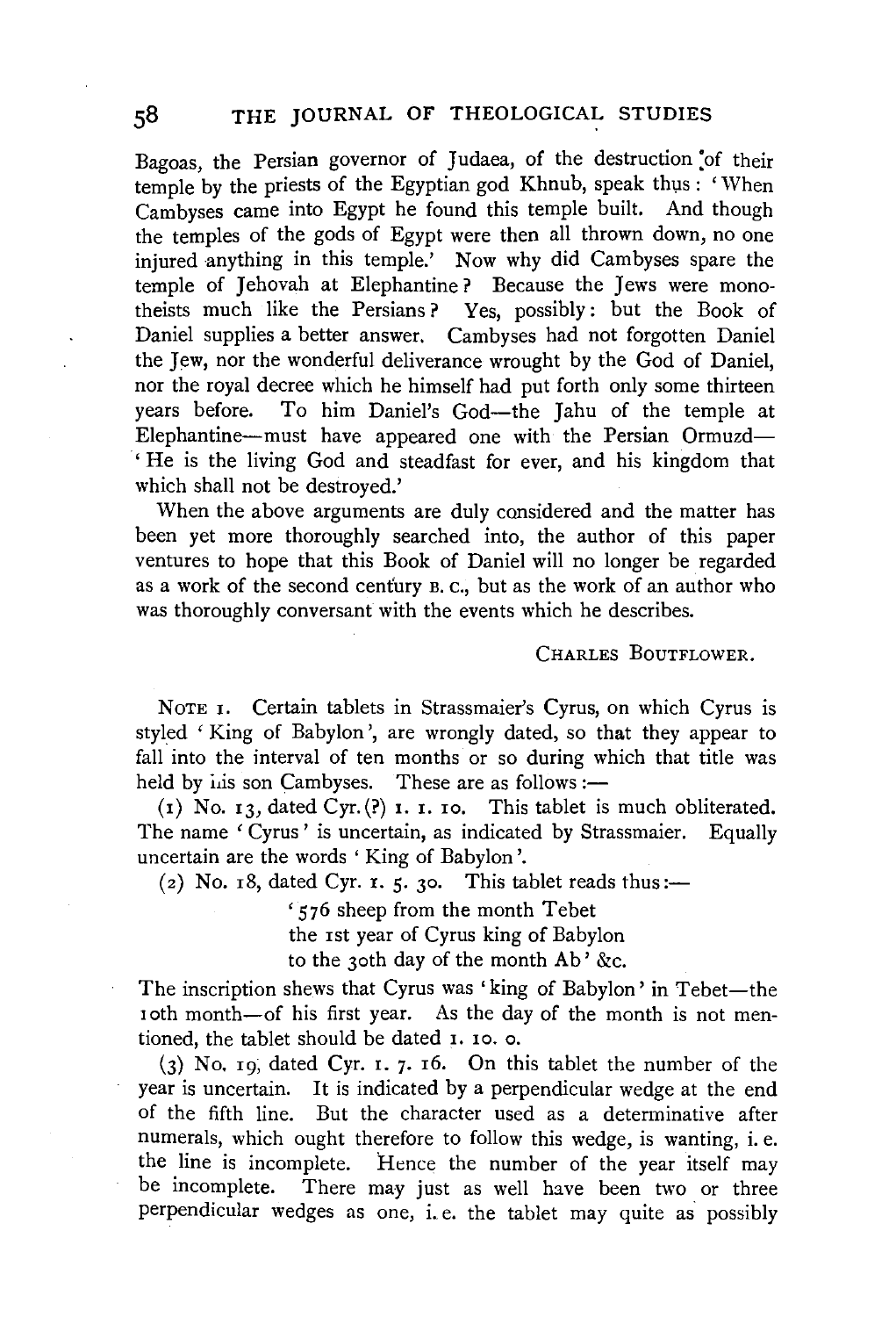belong to the second or third year of Cyrus as to his first year. It cannot, however, belong to a later year than the third, since only the numbers 1, 2, and 3 are indicated by perpendicular wedges.

(4) No. 20, dated Cyr.(?)  $\overline{1}$ . 8.  $\overline{17}$ . The name 'Cyrus' does not appear on this tablet.

NoTE 2. From the time of the earliest inscription extant, viz. the Calendar of Gezer, *circa* 1000 B. c., down to the end of the first quarter of the fifth century B. c., Yod maintained the same archaic form which we meet with on the ancient Hebrew shekels, i.e. exactly like our capital Z with the addition of a short central parallel bar on the left side of the transverse bar. After the first quarter of the fifth century B. c. this letter very rapidly drew in its horns, so that by the end, of the fourth century B. c. the 'jot' (Matt. v 18) was already the smallest letter in the alphabet. With Samekh the case was different. This letter ran through a great variety of forms. In its most ancient form, as seen in the Gezer Calendar, it consists of three parallel horizontal bars, crossed by a perpendicular bar, which begins a little above the highest parallel and is bisected by the lowest. A little later, during the ninth and the first half of the eighth century B. c., the perpendicular bar began at the highest of the parallels. This is the form of the letter on the Moabite Stone, the stele of Zakir king of Hamath, and the earliest of the Zenjerli inscriptions. After the middle of the eighth century B. c. the perpendicular bar instead of crossing the parallels is merely drawn from the lowest, so that we have two horizontal parallels and beneath them a capital T. This form of the letter is found on the Zenjerli inscription of Bar-rekub, 745-727 B. c. Presently, in order to write the character more easily, the three horizontal parallels were exchanged for a zigzag, the perpendicular being added below. This is the form which the letter assumes on a contract-tablet dated the 1st year of Nabonidus, 554 B. c. But a further change was soon to follow. During the closing decades of the sixth century B. c. and throughout the fifth century Samekh was drawn like a capital Z, tilted somewhat to the left side and with two additional strokes added to it: first, as in the case of Yod, a short parallel bar on the left side of the transverse; secondly, a tail, drawn from the right hand extremity of the lowest bar parallel to the transverse. This form of the letter is found in use on a contract-tablet from Babylon dated the fourth year of Cambyses, 525 B. c., on an inscription from Memphis dated the fourth year of Xerxes, 482 B. c., and also on the lion-weight from Abydos; in all three instances along with the archaic form of Yod described above, from which it differs only by the addition of the aforementioned tail.<sup>1</sup> The Teima Stone, referred to above,

1 See *Corp. lnsc. Semiticarum,* vol. i, part 2. On Plate V, compare the Yod in 64 *a* with the Samekh in 64b. Also on Plate VII, 108 *a,* compare the three Samekhs